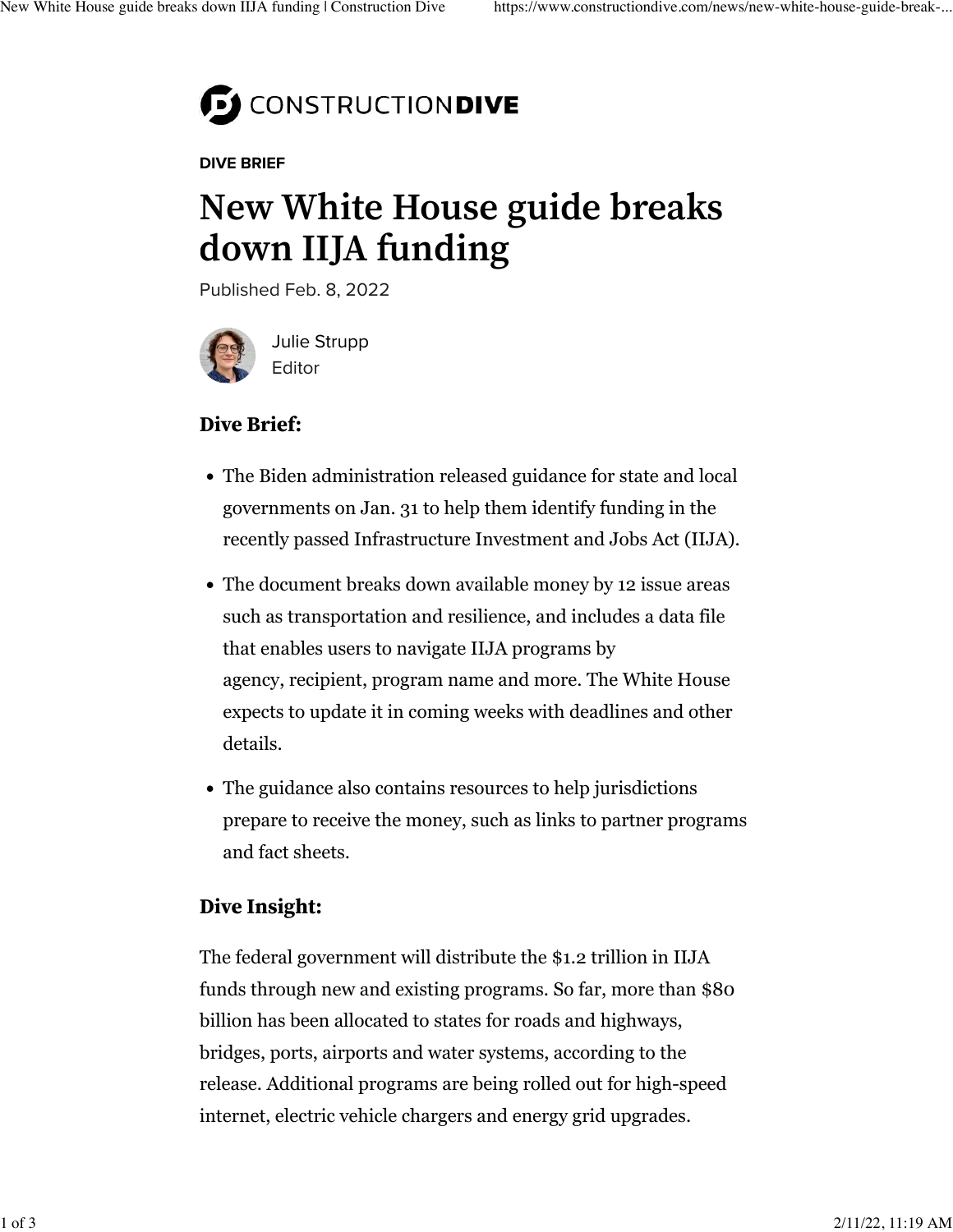However, a community's lack of capacity to apply for federal funds can create and amplify inequities, the White House acknowledged in a [press release about the new guidance.](https://www.whitehouse.gov/briefing-room/statements-releases/2022/01/31/biden-administration-releases-bipartisan-infrastructure-law-guidebook-for-state-local-tribal-and-territorial-governments/) The document is one effort to help address this gap, and the White House Infrastructure Implementation Team will also be reaching out to jurisdictions, federal agencies and philanthropies to offer technical assistance.

"Our primary goal is to empower people across the country with information, so they know what to apply for, who to contact, and how to get ready to rebuild," said Mitch Landrieu, senior advisor and infrastructure implementation coordinator, in the release.

At the moment, the Biden administration is facing another hurdle to advancing its infrastructure goals: Congress has not yet approved a new budget that would fund IIJA projects. Instead, it passed a continuing resolution in December that maintains funding from the previous year in order to keep the government running.

That means new infrastructure programs cannot be launched, and some states have pressed pause on planning for them, [according to](https://www.washingtonpost.com/transportation/2022/01/29/infrastructure-climate-goals-delay/) [the Washington Post](https://www.washingtonpost.com/transportation/2022/01/29/infrastructure-climate-goals-delay/). Democrats are [hoping to pass a new funding](https://www.nbcnews.com/politics/congress/democrats-aiming-pass-new-government-funding-bill-feb-18-deadline-n1288352) [bill](https://www.nbcnews.com/politics/congress/democrats-aiming-pass-new-government-funding-bill-feb-18-deadline-n1288352) by Feb. 18.

#### RECOMMENDED READING

## **[State DOTs want minimal interference from feds on IIJA](https://www.constructiondive.com/news/state-dot-transportation-aashto-minimal-interference-federal-government-road-spending-iija/618100/) [funds](https://www.constructiondive.com/news/state-dot-transportation-aashto-minimal-interference-federal-government-road-spending-iija/618100/)**

By [Julie Strupp](https://www.constructiondive.com/editors/jstrupp/) • Feb. 1, 2022